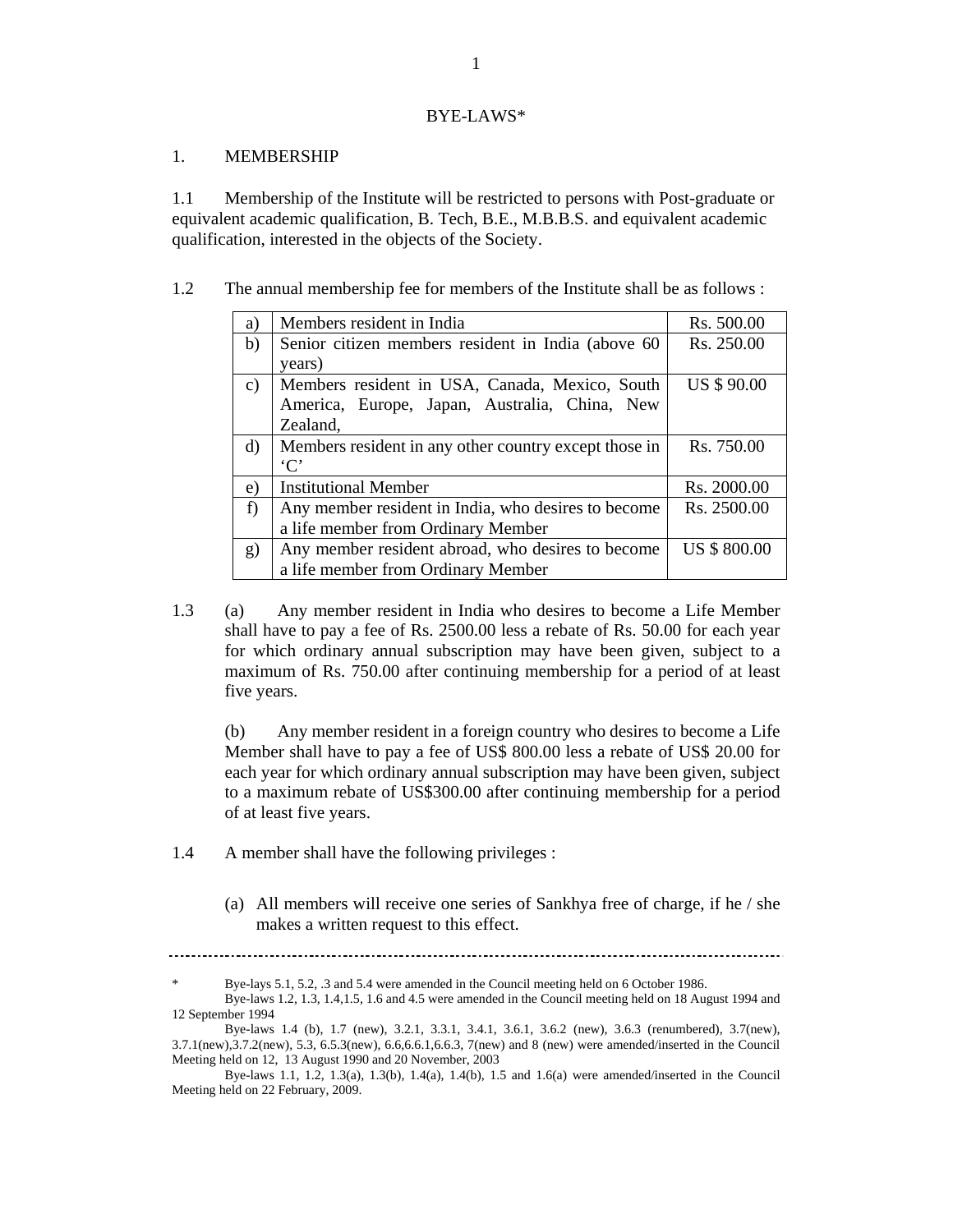- (b) He / she has the right to attend conferences, seminars and symposia held by the Institute from time to time on payment of necessary charges, as may be applicable to the participants which will be notified in the Notice Board / Website.
- (c) He / she can make use of the facilities available in the Institute libraries after depositing the usual caution money.

1.5 A bonafide student or candidate for the examinations of the Institute or any other recognized Institution of higher learning shall be entitled to be enrolled as a student member. A student member shall pay an annual subscription of Rs.50.00 and enjoy the following privileges :

- (a) to obtain any series of Sankhya at half price charged to the public.
- (b) to attend conferences, seminars and symposia held by the Institute from time to time.
- (c) to make use of the facilities available in the Institute libraries after depositing the usual caution money.

1.6 (a) An Institutional Member shall mean an Institution or Organisation approved by the Council for being admitted as a member of the Institute. An Institutional member so admitted shall pay an annual subscription of Rs.2000.00.

 (b) Institutional Members shall exercise their rights and privileges of membership through a representative duly nominated by appropriate authority of the member-institution or organization. Member-institutions or organisations shall have the right to change their representative from time to time by giving a written notice to the Director of the Institute by registered post. Any representative of a memberinstitution or organisation, who may be elected to any administrative or other body or organisation of the Institute or to any office of the Institute, shall automatically vacate such membership or office as soon as he ceases to represent the member-institution or organisation in the Institute. His successor representative shall not, however, be deemed as automatically elected or appointed to such membership or office.

 (c) The provision of Life Membership (1.3 above) shall not apply to the Institutional Members.

1.7 FELLOW :

 From time to time, the Council may elect some eminent scientists as Fellows in recognition of their contributions towards furtherance of the objectives of the Institute on the basis of nominations received from members. The method of nomination will be laid down by specific resolutions of the Council.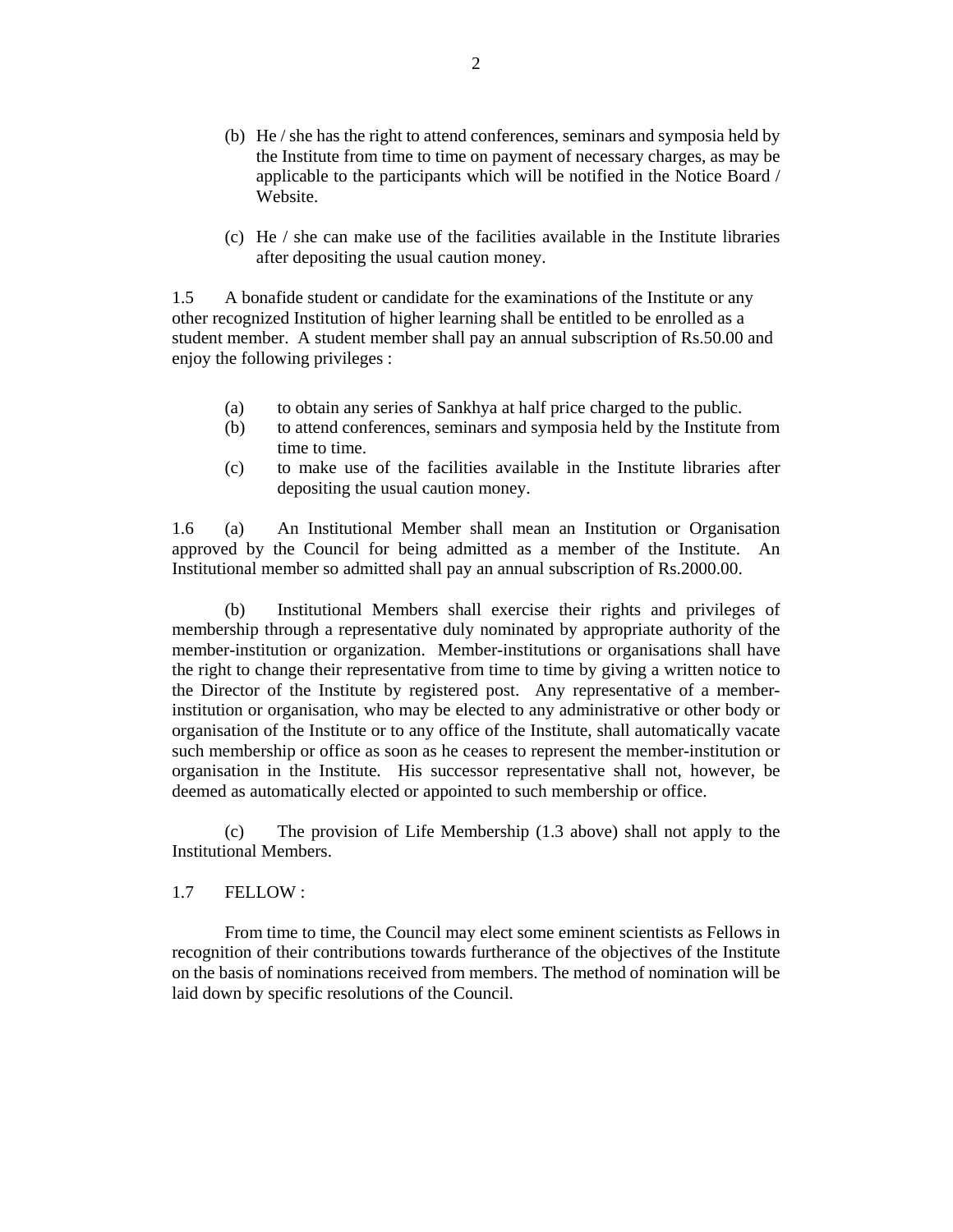### 2. APPOINTMENT OF THE DIRECTOR

 The appointment of the Director shall be made by the Council on the recommendation made by a Selection Committee consists of

- (i) Chairman of the Council (as Chairman)
- (ii) Two experts approved by the Council.

Before recruitment the vacancy for Directorship should be suitably publicised

- 3. ELECTION
- 3.1.1 *Election of president* 
	- 3.1.1 The Council shall nominate one person for election as president (in terms of clause 4.1 of the Regulations) from amongst persons who have rendered distinguished service to the nation or to the institute in particular through the advancement of statistics or any other field of learning and who should not be an employee of the Institute. The name of the nominated person shall be circulated to all members of the institute resident in India at least two months before the date of the Annual General meeting. Any 10 members of the institute together may submit an alternative nomination within one month from the date of circulation of the Council's nomination.
- 3.2 *Election of representatives on the Council from the members of the Institute*
	- 3.2.1 According to subsection 2.3 of section 2 of Regulations, three representatives shall be elected to the Council from amongst members who are not employees of the Institute. Any ten members together may submit a nomination by the date to be announced by the Election Officer.
- 3.3 *Election of Chairman* 
	- 3.3.1 The newly constituted Council, at its first meeting to be presided over by the president or his nominee shall elect by simple majority an eminent person as Chairman from among the names proposed by the president or members of the Council. If the nominee of the President is also unable to attend, the members present shall elect one amongst them to preside over the meeting.
- 3.4 *Election of two representatives of the employees of the Institute on the Council* 
	- 3.4.1 According to Regulation 5.3.5, the Council shall have one representative from scientific workers in the Library, Documentation and information Sciences Division or the Computer and Statistical Services Centre or scientific workers below the rank of an Associate Professor or equivalent in other scientific Divisions.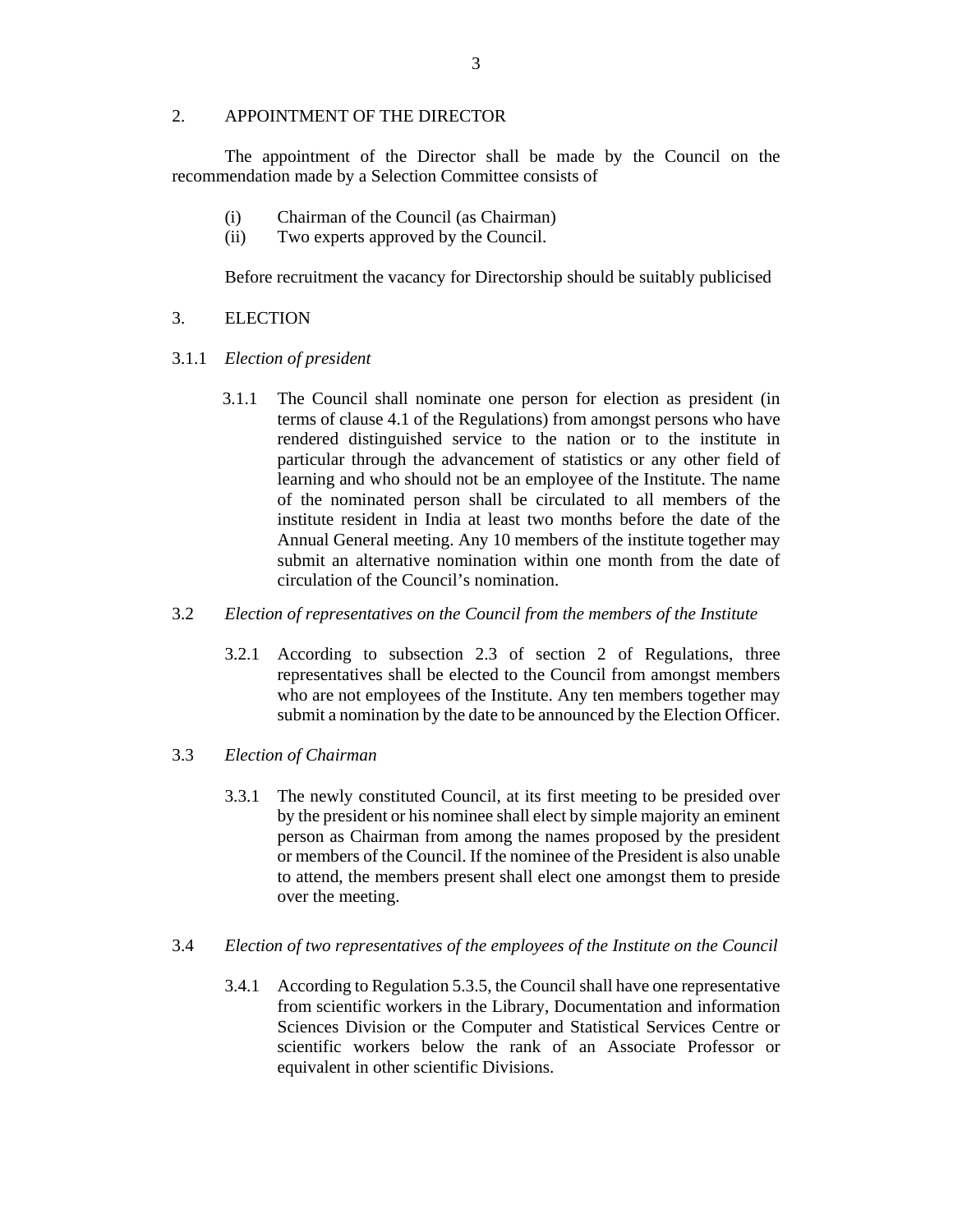- 3.4.2 Not less than 20 persons belonging to each of the groups as at 3.4.1 shall nominate a representative for the corresponding group at least one month before the Annual General meeting.
- 3.5 *Prior consent and withdrawals* 
	- 3.5.1 For each of nominations for positions mentioned in Bye-laws 3.1,3.2,3.3 and 3.4, prior consent of the nominees must be obtained before formally submitting the nominations. Fortnight's time would be available for withdrawal of nomination.
- 3.6 *Procedure* 
	- 3.6.1 Both for receiving nominations for the election of President, the three representatives of the general body of members to the Council and the two representatives of the employees of the institute to the Council, and for conducting the elections, the Council shall appoint one of the officers of the institute as Election Officer whenever necessary.
	- 3.6.2 The procedural details for the conduct of the election shall be as laid down by the Council.
	- 3.6.3 The Council shall appoint two scrutineers for counting the votes in cases where voting by ballot is necessary and would decide about other details as and when necessary by specific resolution. The results of voting will be declared at the annual general meeting by the Election Officer.

### 3.7 *Eligibility*

- 3.7.1 For the purpose of elections according to subsections 3.1 and 3.2 above, only such members are eligible to participate as have been members for at least twelve months prior to the date of election and are not in arrears in terms of subsections 3.1 of section 3 of Regulations on 31 January of the calendar year or a later date as may be announced by the Election officer.
- 3.7.2 A worker shall not be eligible for election/selection/appointment as a representative of employees on the Council or as a professor-in-Charge, Head, SQC & OR or Dean of Studies or as a representative of the DCSW on the Academic Council, if he is due to retire on superannuation before the expiry of the stipulated term of his office, had he been so elected/selected /appointed.

## 4. BRANCHES

4.1 With the approval of the Council of the Institute, a Branch of the Institute may be formed in a particular area provided it is so desired by not less that 20 members (individual or institutional) of the institute resident in or attached to that area.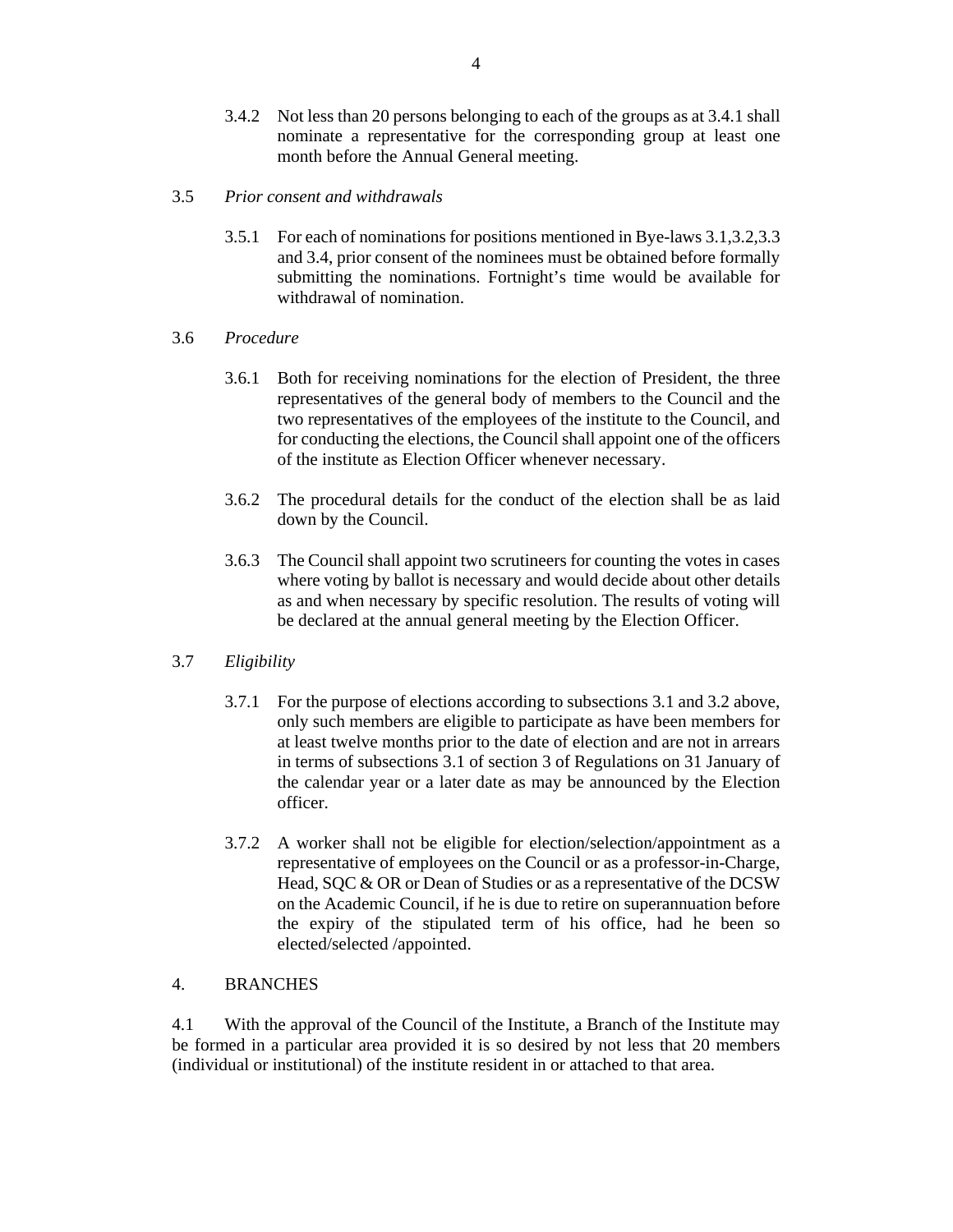4.2 A branch may admit a person as Associate Member (who is not a member of the Institute) of the Branch provided he is at least a graduate or a technical diploma holder or is engaged in professional statistical work.

4.3 A Branch shall be under the management of an Executive Committee consisting of not more than twelve members, of whom three-fourths, including a Chairman and a Secretary, shall be elected by the members of the Branch and the rest co-opted.

4.4 In case there are working units of the Institute where a Branch is located, the Executive Committee shall have a Programme Committee consisting of two members nominated by the Executive Committee and two nominated by the Director of the Institute from officers of the Institute working in the same area. The programmes adopted by the Executive Committee shall be communicated to the Director.

4.5 Out of the annual subscription collected from each member (individual or institutional) attached to the Branch Rs.35/- will be credited to the Headquarters.

In respect of life members Rs. 20/- per annum will be credited to the Branch.

4.6 Subject to such principles as may be laid down by the Council from time to time, each Branch may raise such other funds as it may think desirable, but all such funds shall be incorporated in the accounts of the Branch. The Council may allocate such funds for the activities of a Branch as it may think proper. One representative of the Branch shall be invited to attend the meeting of the Council where this allocation is discussed.

4.7 An annual report of the Branch shall be prepared and forwarded to the Director for incorporation in the annual report of the Institute.

4.8 The account of each Branch shall be audited every year by chartered accountants appointed by the Branch, and the audited statement of accounts approved by the general body of the Branch shall be submitted to the Director.

4.9 The decision of the Council shall be binding upon each Branch in all matters not specifically left to the discretion of the Branch, and such decisions shall be taken after obtaining the views of the Branch concerned.

4.10 The existing Branches shall henceforth be governed by the above Bye-laws.

5. HEAD OF A CENTRE

5.1 The Director shall appoint the Head of a Centre from amongst scientists of the level of professor and above either working in the Institute or being appointed to such a faculty position by the Institute.

5.2 The appointment shall be made by the Director on the basis of a recommendation made by a committee consisting of the Chairman, the Director and one outside expert approved by the Council.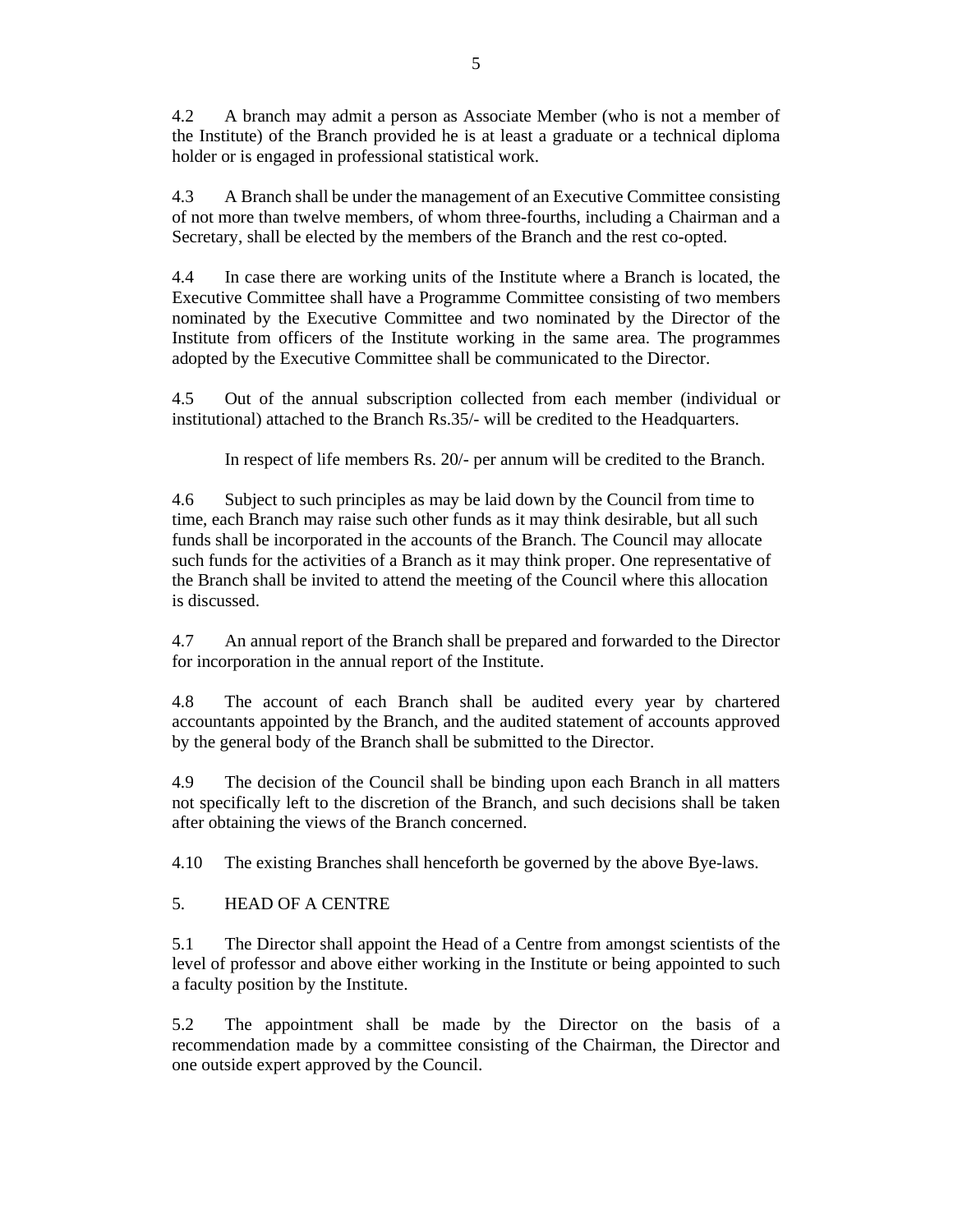5.3 The Head of Centre shall be appointed for a period of four years. He shall be the Chief Executive Officer of the Centre, and be responsible to Director for all scientific and administrative activities of the Centre.

5.4 The manner in which the Head of a Centre should function would be spelt out in future by the Director, keeping in view the rules and practices and also decisions obtaining in the Institute as a whole.

6. FILLING UP OF VACANCIES IN THE COUNCIL

6.1 In respect of clause 5.3.2 of the Regulations regarding membership of the Council, in case there is a casual or other form of vacancy arising out of the member's absence at three consecutive meetings of the Council, the question of filling up the vacancy shall be left to the concerned Ministry of the Government of India or the Reserve Bank of India as the case may be.

6.2 In respect of clause 5.3.3 of the Regulations, a vacancy would be deemed to have arisen if a member is absent at three consecutive meetings of the Council.

6.2.1 In respect of such vacancy, the nominating organisation shall be informed of the vacancy and be requested to make a fresh nomination in place of the absentee member.

6.2.2 In respect of co-opted members, the Council would make fresh nominations in respect of a co-opted member absenting himself for three consecutive meetings.

6.3 In respect of clause 5.3.4 of the Regulations, a vacancy would be deemed to have arisen if the elected representative is absent for three consecutive meetings of the Council or the member resigns, dies or is otherwise disabled to attend meetings. If the vacancy so caused is for a period of one year or more within the term of the expiry of the membership of the elected representative, fresh election shall be held to fill up the vacancy of the member in the manner and in terms of the relevant Regulations or byelaws of the Memorandum of Association.

6.4 In respect of clause 5.3.5 of the Regulations, the same procedure as is applicable to fill the vacancy of the elected representative of the Institute members as per clause 5.3.4 of Regulations above shall be followed to fill the vacancy of any member of this category in the Council.

6.5 In respect of clause 5.3.6 of the Regulations, a vacancy shall be deemed to have arisen in the position of the Director, if the Director is rendered disabled to discharge the functions assigned to him or dies or resigns his position from the Institute.

6.5.1 The vacancy so arising shall be filled up by the Council on the recommendation of the Selection Committee duly constituted in accordance with the relevant by-laws. Pending the appointment of a Director, the Council shall fill up the vacancy temporarily for a period not exceeding six months.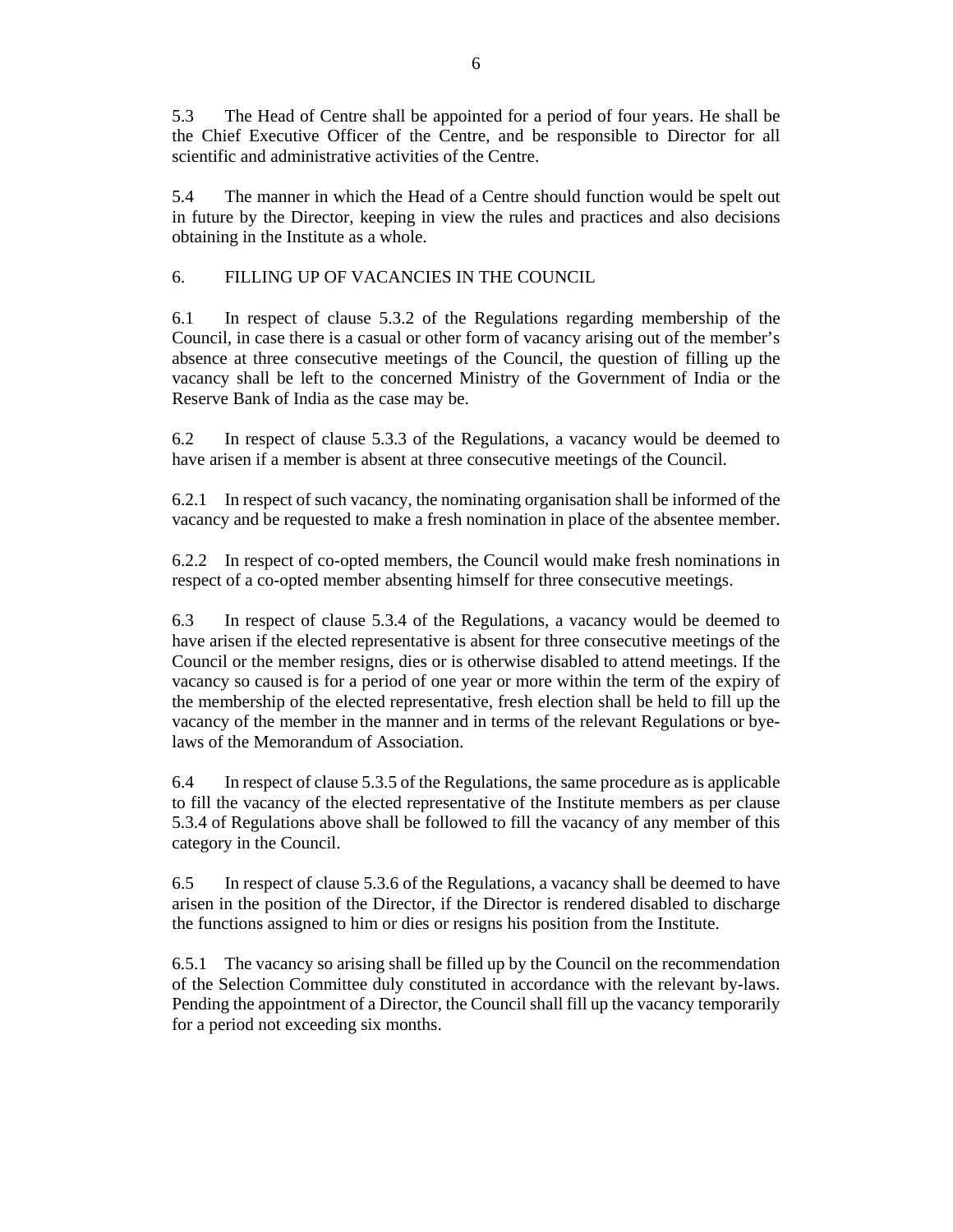6.5.2 In the case of a temporary absence of the Director for a period not exceeding four months, the officiating arrangement shall be made by the Director himself. Officiating arrangements beyond this period shall be made by the Council.

6.5.3 Notwithstanding anything contained in Bye-law 6.5.1 above, the Chairman, in the case of an emergency, shall appoint an Officiating Director from amongst Professors or Scientists of equivalent ranks, and above, in the Institute, for a period not exceeding 6 months. This appointment shall be reported to the Council within a month.

6.6 In respect of clause 5.3.6 of Regulations, a vacancy shall be deemed to have arisen in respect of any of the positions of Professor-in-Charge, Head, SQC & OR, Head of a Centre and Dean of Studies, if the member is away from his headquarters for a year or more within the term of his position or otherwise disabled to function on account of resignation, death or for other reasons.

6.6.1 The procedure for filling up such vacancies shall be in accordance with the relevant regulations, rules and bye-laws of the Memorandum of Association of the Institute. However, pending filling up of such vacancies as provided, the Director shall make officiating arrangements which should be reported at the next meeting of the Council.

6.6.2 The original incumbent covered in para 6.6 shall not, as per Regulations, be eligible for reappointment for a consecutive next term but the incumbent who fills in the vacancy shall be eligible.

6.6.3 If the duration of absence of a Professor-in-Charge, Head, SQC & OR, Head of a Centre or Dean of Studies is for less than a year within the term of his position, the Director of the Institute shall make officiating appointments to fill up such vacancies for the terms of absence of the member from among the eligible scientists of the Institute and such action of the Director shall be reported to the Council for ratification.

# 7. APPRAISAL OF PROJECT PROPOSALS

7.1 The joint meeting of the Divisional Committee of Scientific Workers (DCSW) and the Technical Advisory Committee (TAC) of each Division, as per subsection 10.1 of section 10 of Regulations, will be followed by a meeting only of the TAC Members, at which meeting, decisions shall be taken on the project proposals. In case the TAC Members reject a project proposal or desire it to be modified, the reasons for such a decision shall be communicated at a joint DCSW-TAC meeting, where the concerned scientist shall have a chance to defend his proposal.

# 8. POLICY PLANNING AND EVALUATION COMMITTEE

8.1 The Policy Planning and Evaluation Committee (PPEC) in terms of subsection 12.1 of Regulations, shall consist of the Chairman of the Council, who shall be its Chairman, the Director, who shall be the Vice-Chairman, DG, CSO, FA, Department of Statistics, five eminent scientists from outside the Institute and three scientists of repute from different Divisions of whom at least one should be outside the Headquarters, who will initially hold membership for one year but will be eligible for renomination when their positions fall vacant after one year. Additional experts from